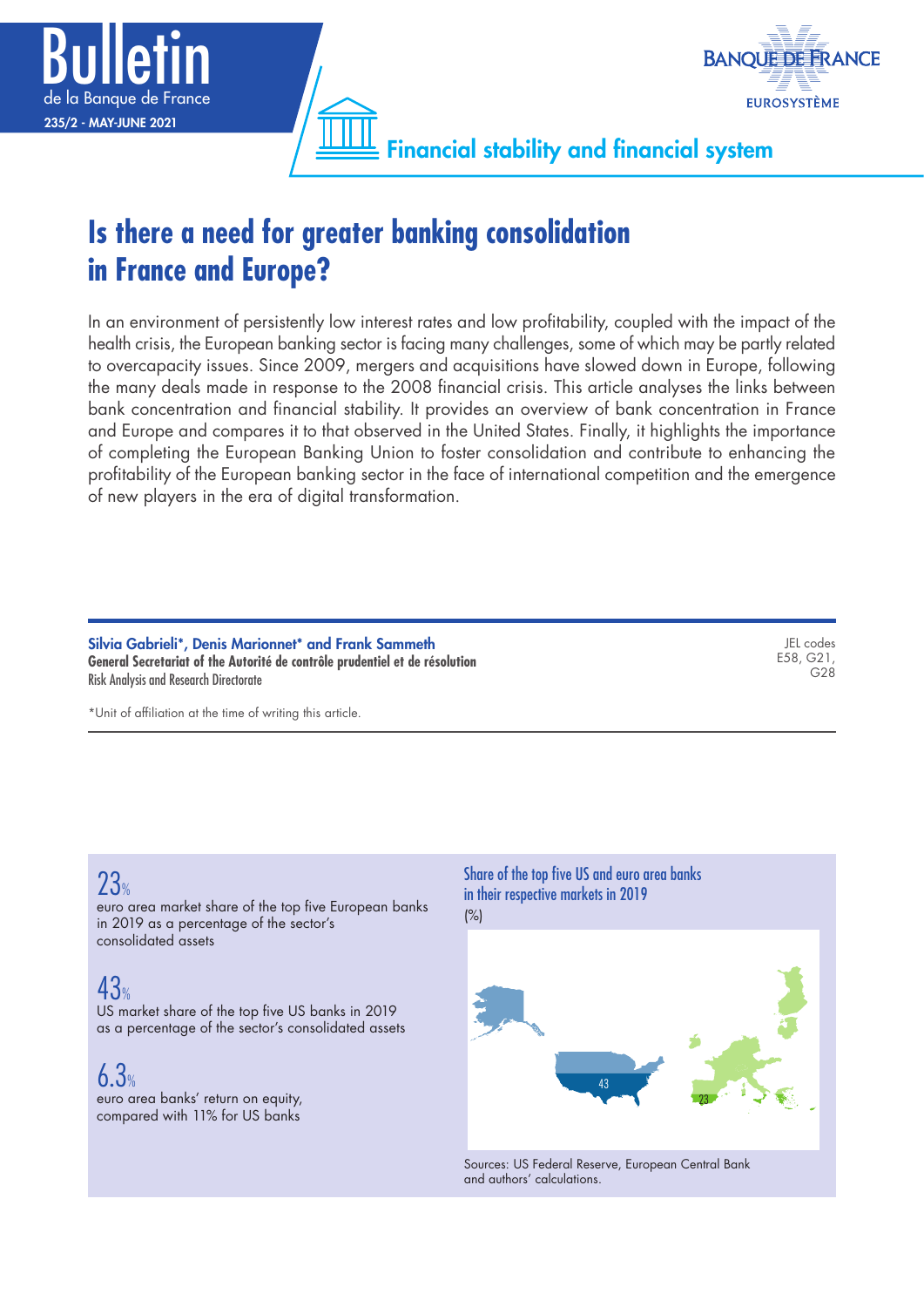



# **1 Bank concentration and financial stability: an ambivalent relationship**

The economic impact of financial crises can be particularly strong: in the aftermath of the 2008 financial crisis, the intervention costs<sup>1</sup> for banks in 25 Organisation for Economic Co‑operation and Development (OECD) countries included in the study were estimated at just over 7% of the gross domestic product (GDP) of these countries on average over the 2008‑2014 period (Grimaldi, Hofmeister, Schich, and Snethlage, 2016). The wave of bank concentration in the 1990s (observed at a global level) had raised the question of the impact of banking consolidations on risk-taking and financial stability (Group of Ten, 2001). The 2008 financial crisis further illustrated the need for greater resilience of the banking sector, while highlighting the risks associated with the presence of "too big to fail" institutions.

From a theoretical point of view, the relationship between bank concentration and financial crises is ambivalent and two opposing schools of thought have emerged in academic literature.

## Overly concentrated banking systems may be fragile

Boyd and De Nicolò (2005) establish a negative causality between competition and risk-taking: in a more concentrated system, banks tend to take greater risks. Indeed, while increased bank concentration may yield benefits, notably in terms of diversification (especially geographic), cost reduction and productivity gains (see below), it is also accompanied by less competition, which can lead to higher risk asset portfolios. The increase in risky exposures in banks' balance sheets may be linked to an increase in borrowers' risk, as they are faced with higher interest rates in a less competitive market, or to less selective control over the granting of credit, as the dominant banks have less incentives

to ration credit given the associated monitoring costs. This exposes them more to aggregate risk, ultimately weakening their balance sheets and increasing their probability of default (Caminal and Matutes, 2002). In addition, when banking systems are concentrated in too few groups, they may become so large, complex, and interconnected that their disorderly failures trigger other failures by contagion effect and cause lasting damage to the financial system and the real economy.

In the absence of appropriate resolution and safeguard mechanisms, governments could therefore be forced to intervene and carry out a direct rescue by mobilising public funds (bail out) in order to prevent any negative effects on the rest of the financial system and on the real economy. This is the case for institutions considered as "too big to fail". For a bank, knowing that it will be systematically rescued by government constitutes de facto an implicit subsidy and a form of public insurance for part of the risks it bears, creating a moral hazard situation (Financial Stability Board – FSB, 2020) as well as a competitive advantage by reducing its financing costs accordingly.

If we take this issue into account, an overly concentrated banking system may therefore lead "too big to fail" institutions to take on greater risks and this may, ultimately, lessen financial stability. It was precisely to mitigate this risk of moral hazard and to avoid having recourse to direct public intervention, as was the case during the 2008‑09 global financial crisis, that an international regulatory framework on systemically important banks was introduced in 2010.2 Similarly, a single resolution framework in Europe was set up within the Banking Union.3

# Bank concentration may nevertheless also promote financial stability

According to Allen and Gale (2001, 2003 and 2004),4 the reasons why bank concentration promotes financial

<sup>1</sup> The (ex post) intervention costs are the direct financial costs of resolving an institution following its failure. In other words, it is equivalent to the immediate cost of making an insolvent institution solvent again (in the sense that the market value of its assets is at least equal to its total liabilities).

<sup>2</sup> In 2010, the G20 endorsed the Financial Stability Board's (FSB) proposed framework for reducing the risk of moral hazard risk posed by Systemically Important Financial Institutions (SIFIs). This framework was further clarified by the FSB in 2011 (see FSB, 2011).

<sup>3</sup> The Single Resolution Mechanism (SRM) aims to facilitate the resolution of bank failures with the least possible impact on taxpayers and the real economy. The SRM, one of the pillars of the European Banking Union, consists of a resolution authority at the level of the Banking Union (the Single Resolution Board) and a joint resolution fund financed by the banking sector.

<sup>4</sup> Based on an Arrow-Debreu general equilibrium model that integrates a financial crisis model into a model of complete markets for which perfect competition leads to efficiency.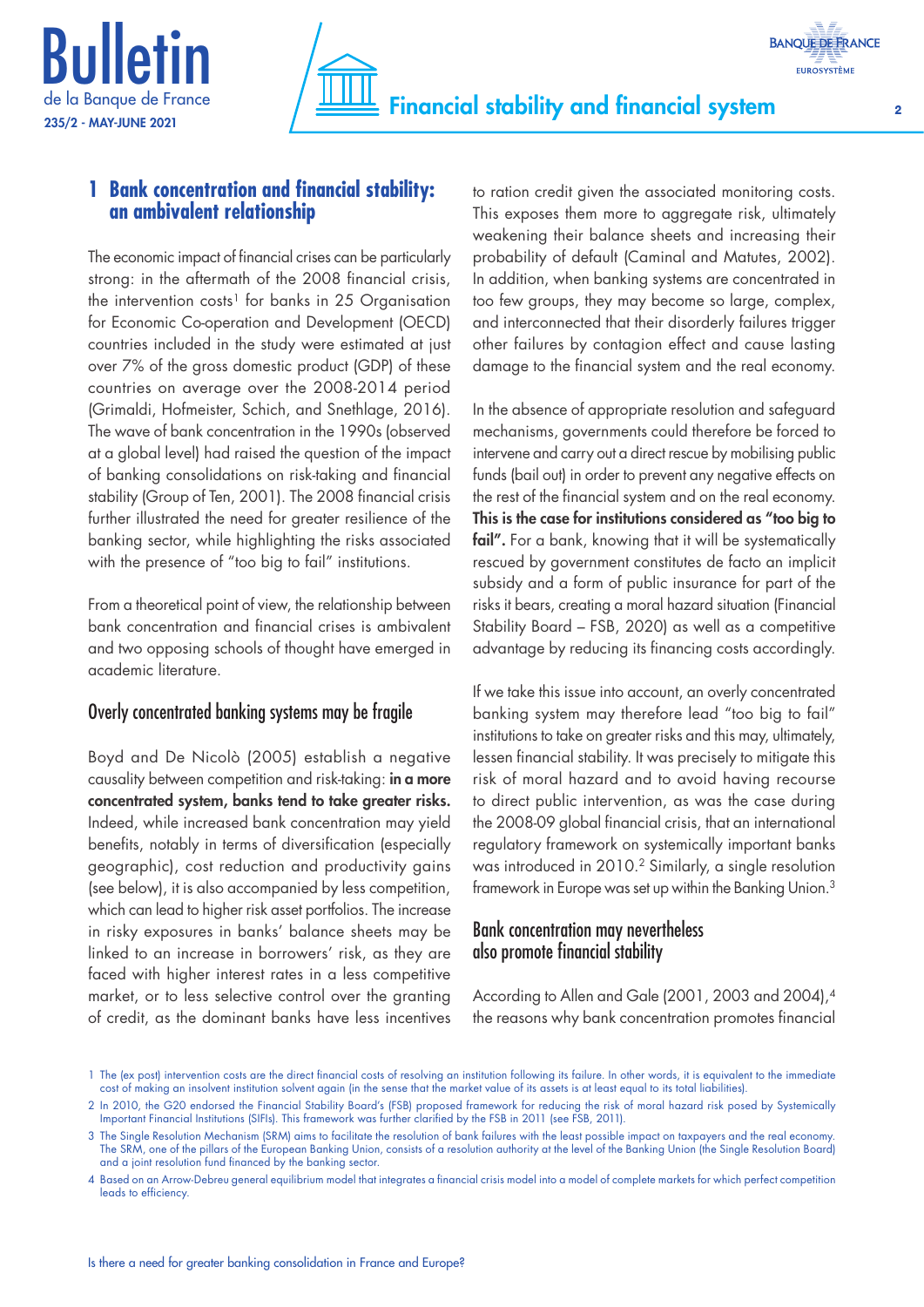



stability are mainly related to the benefits associated with the emergence of the most efficient economic model: "*In a complete market and under perfect competition, the incidence of failure is optimal in a laissez faire equilibrium*". In an ideal theoretical situation, competition determines the survival of institutions; bank concentration thus enables the most efficient economic model to prevail.

Several arguments are put forward:

- first, concentrated banking systems may strengthen banks' market power and raise their profits. Large profits enable banks to build up capital buffers against shocks and increase their franchise value (i.e., the capitalised value of expected future profits). This lowers the incentives for bank shareholders and managers to take excessive risks by extending poor quality loans (Hellmann et al., 2000) and thus reduces the likelihood of a systemic banking crisis (Beck, Demirgüç‑Kunt, and Levine, 2006);
- second, all other things being equal, banks in concentrated systems will be larger and tend to be more diversified than smaller banks in more fragmented banking systems. Thus, concentrated banking systems with a few large, well-diversified banks would be less vulnerable than banking systems with many small banks;
- third, it is a priori easier to supervise a few banks in a concentrated system than a large number of banks in a fragmented system. A concentrated system would therefore increase the efficiency of banking supervision and limit the risk of contagion and systemic crisis (Allen and Gale, 2001).

Finally, an overly fragmented sector, with too many institutions in the market, may also reflect important structural weaknesses. As regards the European banking sector, a situation of "overbanking" has sometimes been put forward (European Systemic Risk Board – ESRB, 2014, and, more recently, Nouy, 2017): too many banks, with high fixed costs and too low performance, would have more difficulty building up capital reserves. They would therefore have a greater tendency to take excessive risks in order to offset low returns with potentially higher profits on riskier instruments, with ultimately a negative impact on financial stability.

Reducing costs and raising income, but also diversifying it, can be an incentive for consolidation (Group of 10, 2010; Dermine and Schoenmaker, 2010). This increased diversification of banking groups resulting from the aggregation of various business models may be viewed as beneficial by investors, insofar as it stabilises income (notably by reducing its vulnerability to asymmetric shocks).

Thus, the relationship between bank concentration and financial stability is ambivalent and suggests the existence of an optimal degree of concentration associated with efficient supervision. This optimal level of concentration would reduce the disadvantages of being "too big to fail", while ensuring that banking groups have the critical size to generate sufficient profits to build up a strong capital base, which guarantees their resilience.

# **2 The degree of concentration in France and the euro area**

# The French banking system is highly concentrated but does not have a dominant group

In France, the size of the banking sector, as measured by the assets held by banking groups, increased sharply between 1999 and 2019, swinging from EUR 2,700 billion to EUR 8,671 billion, while the number of banking groups fell sharply, dropping from 100 to 56 over the same period (see Chart 1). Growth was particularly marked between 2003 and 2008 due to acquisitions between French and European banking groups.5

Over the same period, the size of the French banking system, expressed in terms of the total value of assets relative to GDP, rose from 192% to 358%, and the share of total assets held by the five largest French banking groups increased from 72% to 84%. The banking system's overall growth was thus accompanied by a higher concentration of assets in the top five groups.

<sup>5</sup> In particular, the acquisition of the Italian bank Banca Nazionale del Lavoro by BNP Paribas for close to EUR 9 billion in 2006, the acquisition of Citibank Deutschland by Crédit Mutuel for about EUR 5 billion at end-2008, and the acquisition of Cariparma by the Crédit Agricole Group for about EUR 5 billion in October 2006.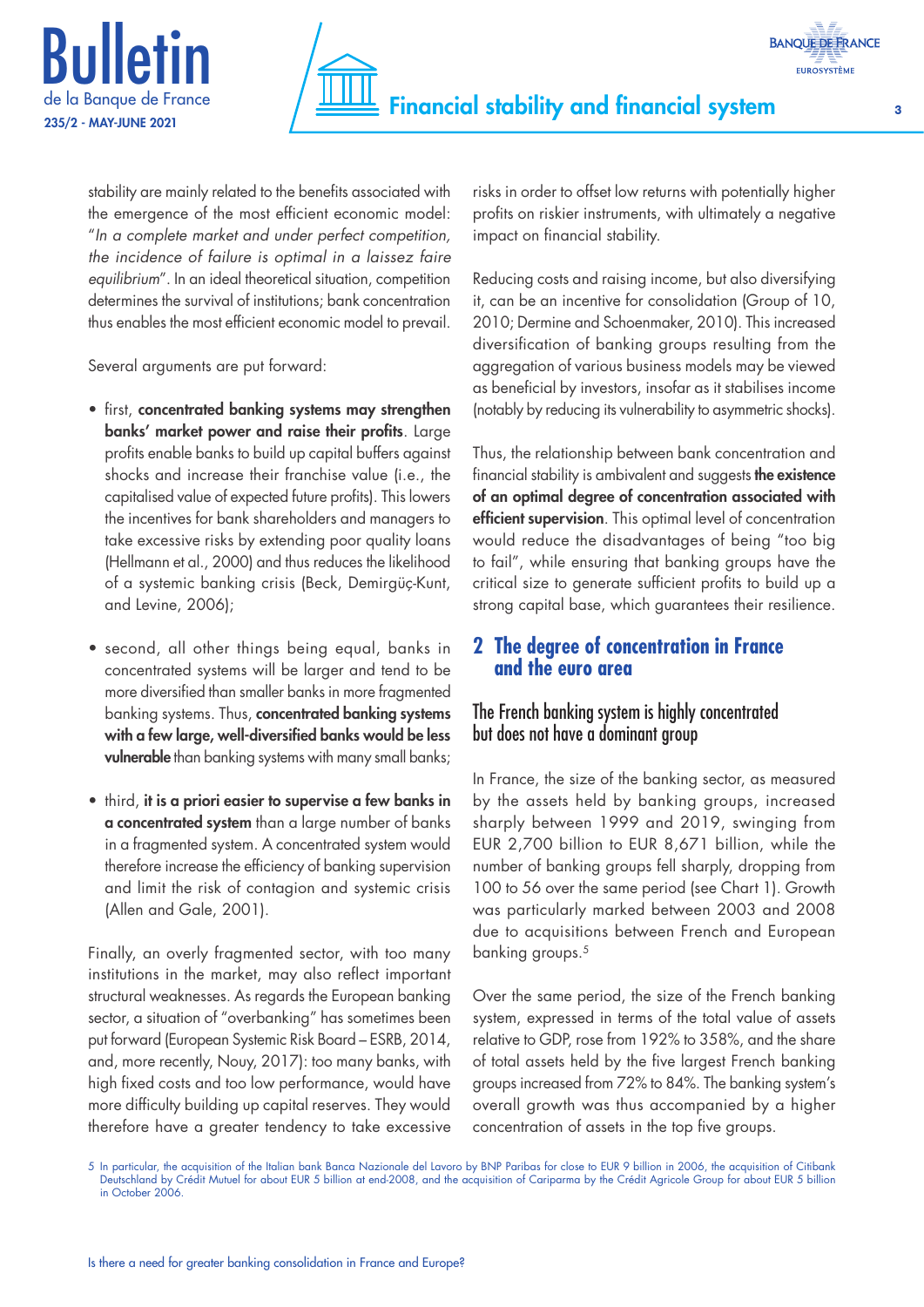



#### C1 Total assets and number of banking groups in France (1999‑2019)

(assets in EUR billions and number of groups in units)



Source: *Autorité de contrôle prudentiel et de résolution* (ACPR – Prudential Supervision and Resolution Authority). Note: Total assets at the highest level of prudential consolidation (i.e. excluding insurance subsidiaries). Groups with at least two institutions in France are counted here.

#### Box 1

#### Methods for measuring the degree of concentration

The market share of one or more banks in the banking system is generally used to measure the degree of concentration, combined with a set of key indicators, which are representative of the structure of the sector,<sup>1</sup> or composite indicators such as concentration indices or systemicity scores.

Among the most commonly used concentration indices, the Herfindahl-Hirschman Index (HHI) is obtained by adding the squared market shares of each firm present in a given market. For the banking sector, market shares can be calculated by using total assets, but also loans granted to the non‑financial private sector or deposits collected. The higher the value of the index, with a theoretical maximum value of 1 (monopoly situation), the more concentrated the sector.

In addition, the level of concentration can also be measured by the evolution of the number of mergers and acquisitions over time.

1 See Gabrieli and Jimborean (2020) for an analysis of the structural characteristics of the banking sector.

The Herfindahl-Hirschman Index (HHI) of the French banking sector averaged 0.14 between 1999 and 2019, reflecting a rather high degree of concentration. Its calculation also takes into account the presence (or absence) of a dominant market position: by way of comparison, a banking system made up solely of seven groups of identical size would have an HHI of 0.14, while a banking system made up of a dominant banking group with a market share of 51% and six other banking groups of equivalent size (8.2%) would have an HHI of 0.30. The HHI rises as dominant positions within a sector increase.

Despite a rather high degree of concentration, the French banking sector has remained a competitive oligopoly compared to its European counterparts thanks to its structure,<sup>6</sup>

6 While relatively few groups account for the bulk of the assets, the resulting level of concentration is put into perspective by the competition between these groups, which weakens the market's position of collective dominance.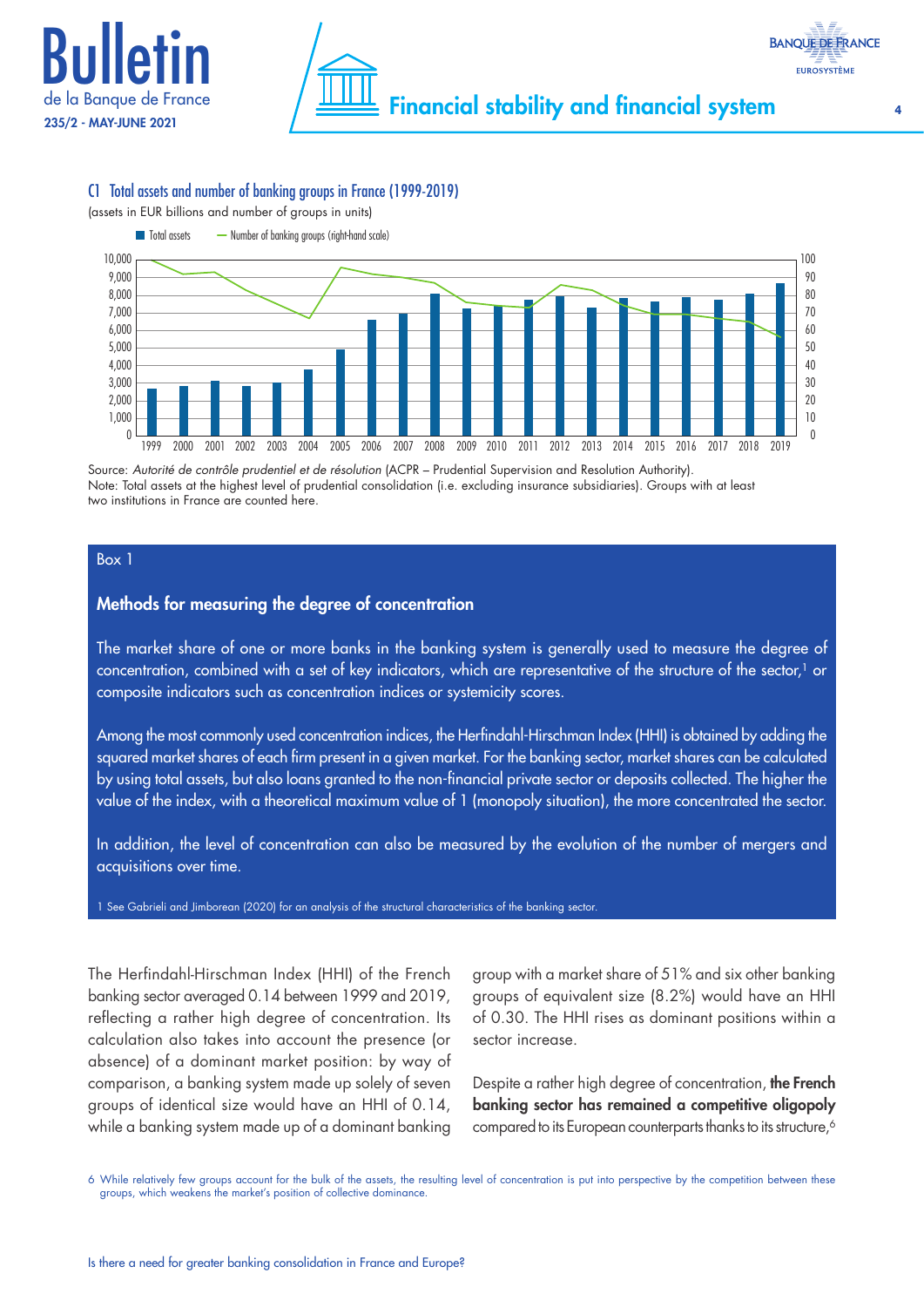



C2 Average borrowing costs of euro area households (January 2008 ‑ May 2020)



Sources: European Central Bank, authors' calculations.

Note: The indicator is calculated from the weighted averages of the short and long term interest rates of euro area monetary and financial institutions applied to households for house purchases. New business volumes are smoothed by a rolling average of observations over the previous 24 months.

For a detailed explanation of the methodology: *[https://www.ecb.europa.eu/stats/financial\\_markets\\_and\\_interest\\_rates/bank\\_interest\\_](https://www.ecb.europa.eu/stats/financial_markets_and_interest_rates/bank_interest_rates/composite_cost_of_borrowing/html/index.en.html) [rates/composite\\_cost\\_of\\_borrowing/html/index.en.html](https://www.ecb.europa.eu/stats/financial_markets_and_interest_rates/bank_interest_rates/composite_cost_of_borrowing/html/index.en.html)*

among other things. Competition between national banking groups is reflected in the cost of borrowing for home loans granted to households. Indeed, borrowing costs in France are among the lowest in Europe, reflecting the strong competitive pressure on the domestic market (see Chart 2).

## The degree of bank concentration is heterogeneous across the euro area

In order to compare the concentration of different national banking sectors in Europe, we use the systemicity scores of other systemically important institutions (O‑SIIs) to construct a summary indicator of bank concentration (see Chart 3). The systemicity scores of institutions classified as O‑SII are calculated by each competent national authority in the European Union for its domestic banking sector in accordance with the provisions of the European Banking Authority (EBA) guidelines. Each score represents a summary market share of a banking group or institution in its domestic banking system, corresponding to the weighted average of ten individual market shares over ten relevant indicators for measuring bank systemicity (see Box 2 below). Applying the same calculation methodology across the European Union enables us to use these O‑SII systemicity scores to make comparisons between national banking systems.7

#### C3 Comparison of the concentration of European banking systems in 2019

(in %; y‑axis: market share of the largest banking group; x‑axis: market share of the top five banking groups)



Sources: Notifications by national authorities to the European Systemic Risk Board and authors' calculations (excluding Latvia, which does not disclose the individual score). Data at end-2018 for three countries (Germany: DE, Finland: FI, Slovakia: SK), as unavailable for end‑2019.

Note: The market shares represented here are based on the systemicity scores of domestic banks (O‑SIIs). The 60% and 80% thresholds – delineating moderate and high concentrations, respectively – are chosen on the basis of expert judgement; the same applies to the 40% threshold, which identifies systems with a national "champion". Depending on the country, there are not always five leading banking groups.

7 The specificities of national banking systems, and their possible specialisations at the European level (for example in the management of investment funds), are not restated for the calculation of the synthetic indicator.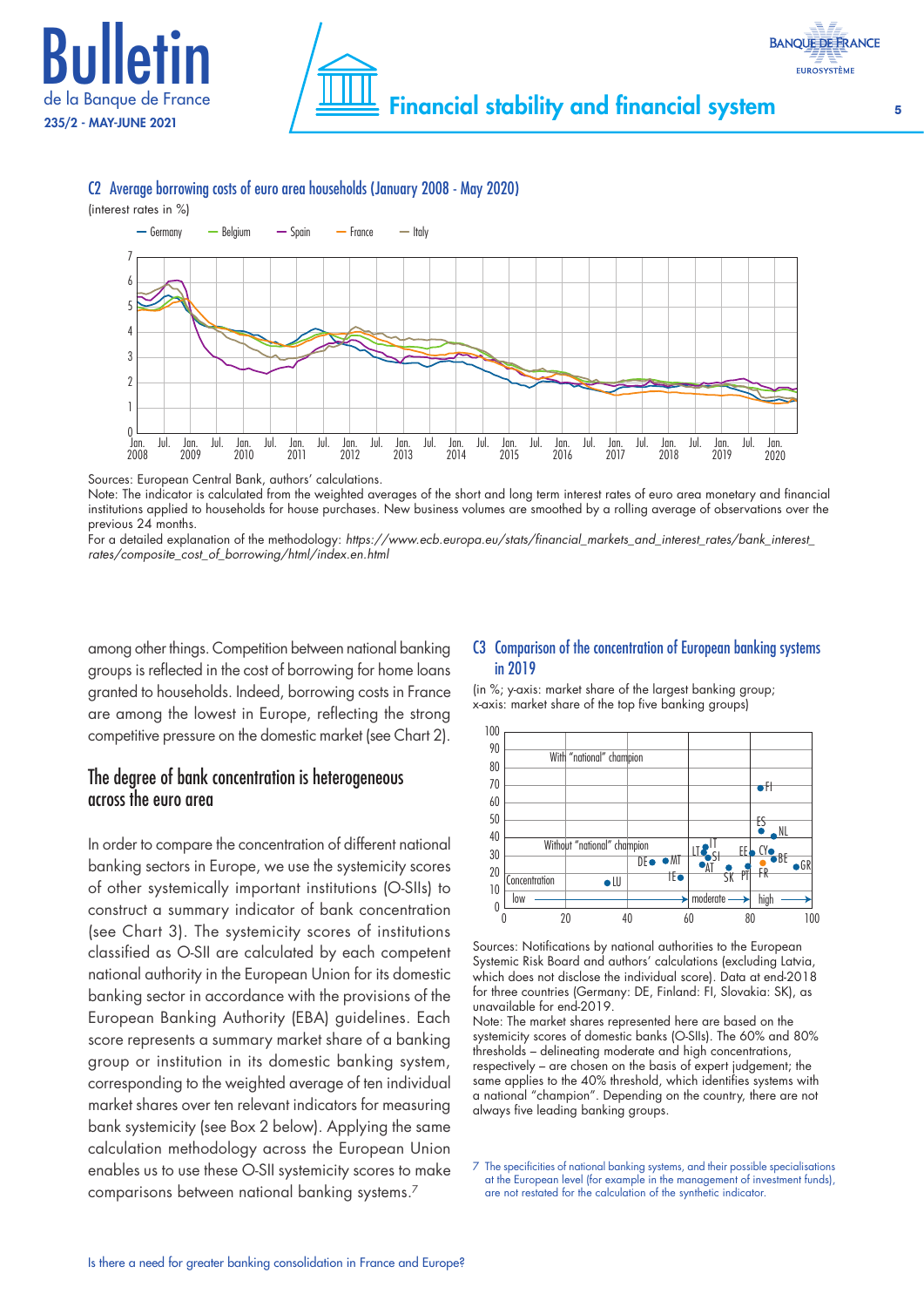



#### Box 2

#### Systemicity scores for other systemically important institutions (O-SIIs)

Following the 2008 financial crisis, it was decided to identify systemically important entities in order to apply specific supervisory measures to them. The objective is to lower the risks posed by these institutions and to limit the moral hazard resulting from the implicit public guarantee that they receive. Supervisors therefore designate global systemically important institutions (G-SIIs), as well as institutions that are considered systemically important at the national or regional level. In the European Union, these identifications are governed by the Capital Requirements Regulation (CRR) and the Capital Requirements Directive (CRD) IV, as well as by European Banking Authority (EBA1) guidelines for O‑SIIs.

As the methodology is relative, the O‑SII systemicity score, which corresponds to a synthetic market share of each institution, is expressed in basis points and is calculated as the weighted average of ten market shares over ten indicators divided into four categories.

For a banking system made up of *n* groups, the calculation method thus consists in determining, for each banking group *G* and for each indicator *k*, the following market share (or sub‑score), expressed in basis points:

Sub-score<sub>k, 6</sub> = 
$$
\frac{Ind_{k, 6}}{\sum_{i}^{n} Ind_{k, i}}
$$

This market share calculation is repeated for each indicator, which is then given a weighting (see table below). A weighting of 25% is applied to the "balance sheet size" indicator, while all other indicators are given a lower, identical weighting (8.33%). The weighted average of these market shares (or sub-scores) yields the O-SII systemicity score.

The categories and indicators used are the following:

| Category                         | <b>Indicator</b>                                                                                                     | Weighting (%)        |
|----------------------------------|----------------------------------------------------------------------------------------------------------------------|----------------------|
| Size                             | Total assets                                                                                                         | 25                   |
| Importance                       | Value of domestic payments<br>Private sector deposits from EU depositors<br>Private sector loans to EU beneficiaries | 8.33<br>8.33<br>8.33 |
| Complexity/Cross-border activity | Value of OTC derivatives (notional)<br>Cross-border liabilities<br>Cross-border claims                               | 8.33<br>8.33         |
| Interconnection                  | Liabilities within the financial system<br>Assets within the financial system<br>Outstanding debt securities         | 8.33<br>8.33<br>8.33 |

Further information is available on the page dedicated to systemically important institutions on the website of the *Autorité de contrôle prudentiel et de résolution* (ACPR – Prudential Supervision and Resolution Authority). *<https://acpr.banque-france.fr/en/prudential-supervision/banking-supervision/systemic-entities-banking-sector>*

1 For a detailed description of the methodology, see the European Banking Authority's guidelines on the criteria to be used to determine the conditions for the application of Article 131(3) of Directive 2013/36/EU (Capital Requirements Directive) with regard to the assessment of other systemically important institutions (O‑SIIs).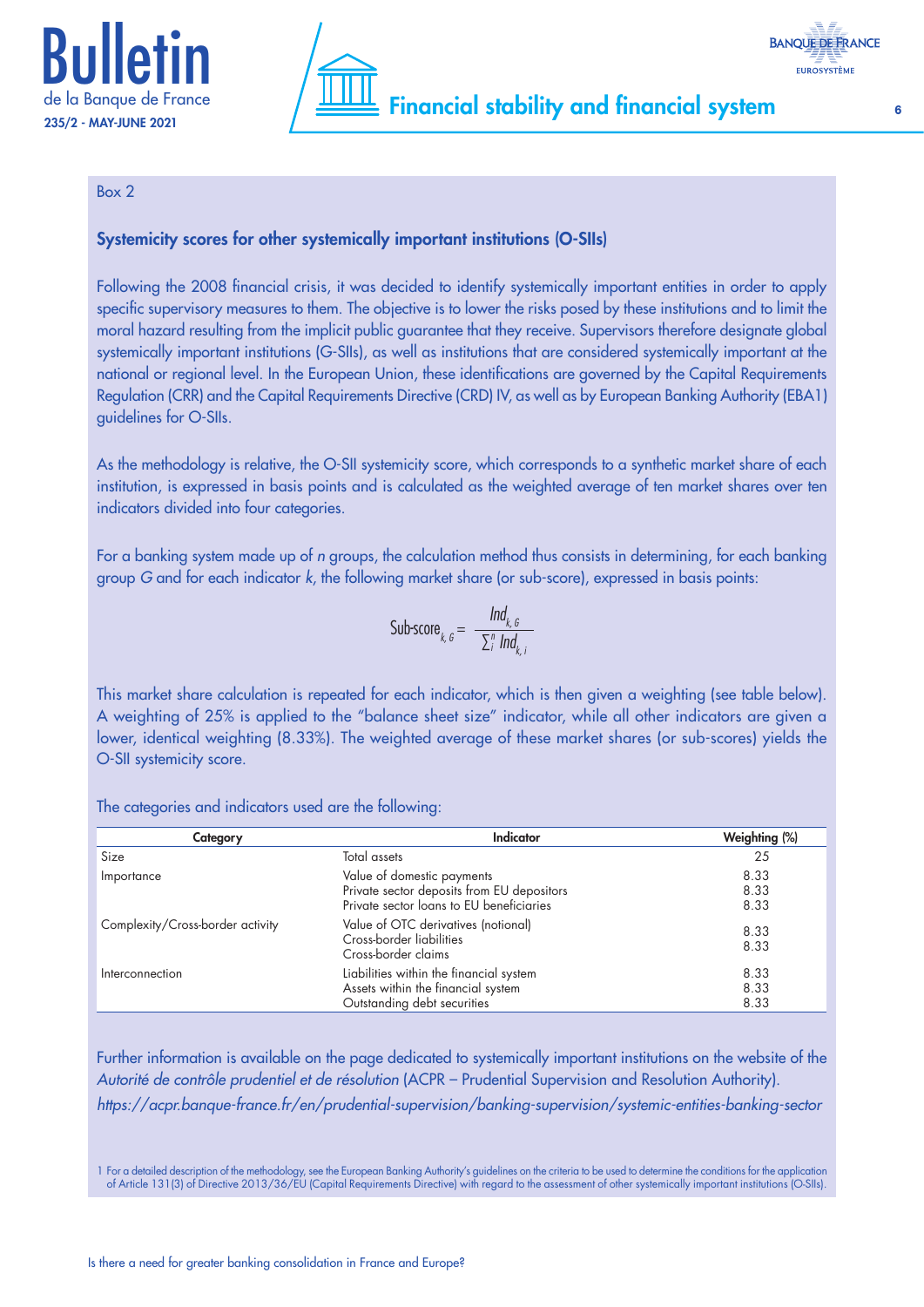



In Finland, the Netherlands and Spain (see Chart 3 *supra*), the concentration of the banking sector, as measured by the aggregate score of the top five banking groups, is high (above 80%) and the leading O‑SII stands out significantly from the other O‑SII, with a score above 40%. This reflects the presence of a "national champion" whose position is largely dominant compared to the other groups: the market share of the Finnish champion is around 70% and that of the Spanish and Dutch champions around 45% and 40% respectively. The economic and financial stability implications are worth stressing: the dominant position of a single group makes it more difficult for other domestic groups to absorb its failure, whereas a market made up of several large groups of similar size would be better able to compensate for the failure of one of them.

Conversely, in other countries, notably Germany and Luxembourg, the banking system is more fragmented: the score of the leading group represents only 25% and 15% of the total score of all the institutions active in the national sector (for Germany and Luxembourg respectively) and the market share of the leading five groups is below 60%.

Given the weight of the top five banking groups (around 84% of assets), France also displays a high level of concentration. However, unlike in Finland, Spain and the Netherlands, where the market share of the largest domestic systemically important group is 25%, the market structure of the French banking system is closer to an oligopoly than to a monopoly. The presence of several banking groups of comparable size suggests a more competitive market than in countries where there is a national champion.

#### In the euro area, consolidation has been declining since 2009

As noted in the European Central Bank's (ECB) latest report on financial structures (ECB, 2020a), the annual value of mergers and acquisitions in the euro area posted a sharp decline in the late 2000s, dropping from around EUR 40 billion in 2009 to less than EUR 20 billion in 2010, and has remained at a very low level since C4 Share of the top five US and euro area banks in their respective markets in 2019



Sources: US Federal Reserve, European Central Bank and authors' calculations.

then, below EUR 20 billion. In addition, the share of European banks in global mergers and acquisitions has remained below 20% since 2013, while the share of NAFTA8 countries has remained stable or even increased. Even though the number of less significant institutions (LSIs) within the Banking Union decreased between 2014 and 2018 (from over 3,000 to 2,453), the current situation in the banking sector is still characterised as overbanking, with the consequence that too many institutions are less profitable.

A comparison with the United States enables us to put the European system into perspective with its strongest competitor. By way of illustration, in 2019, the market share of the top five US banks was 43% of consolidated domestic assets, while that of the top five banks in the euro area was only 23%.

# **3 The completion of the Banking Union and banking consolidation in Europe**

The main factors behind the consolidation of an industry are both exogenous (globalisation, digitalisation) and endogenous (search for cost reduction, income diversification in order to maximise profit). However, they may also be the result of a regional economic integration drive, as was the case, for example, with the introduction of the euro, which accelerated the integration of financial markets, banking consolidations, especially national ones, and cross-border trade in Europe. The wave of banking consolidation in the United States in the 1990s followed the adoption of two US laws

<sup>8</sup> North American Free Trade Agreement.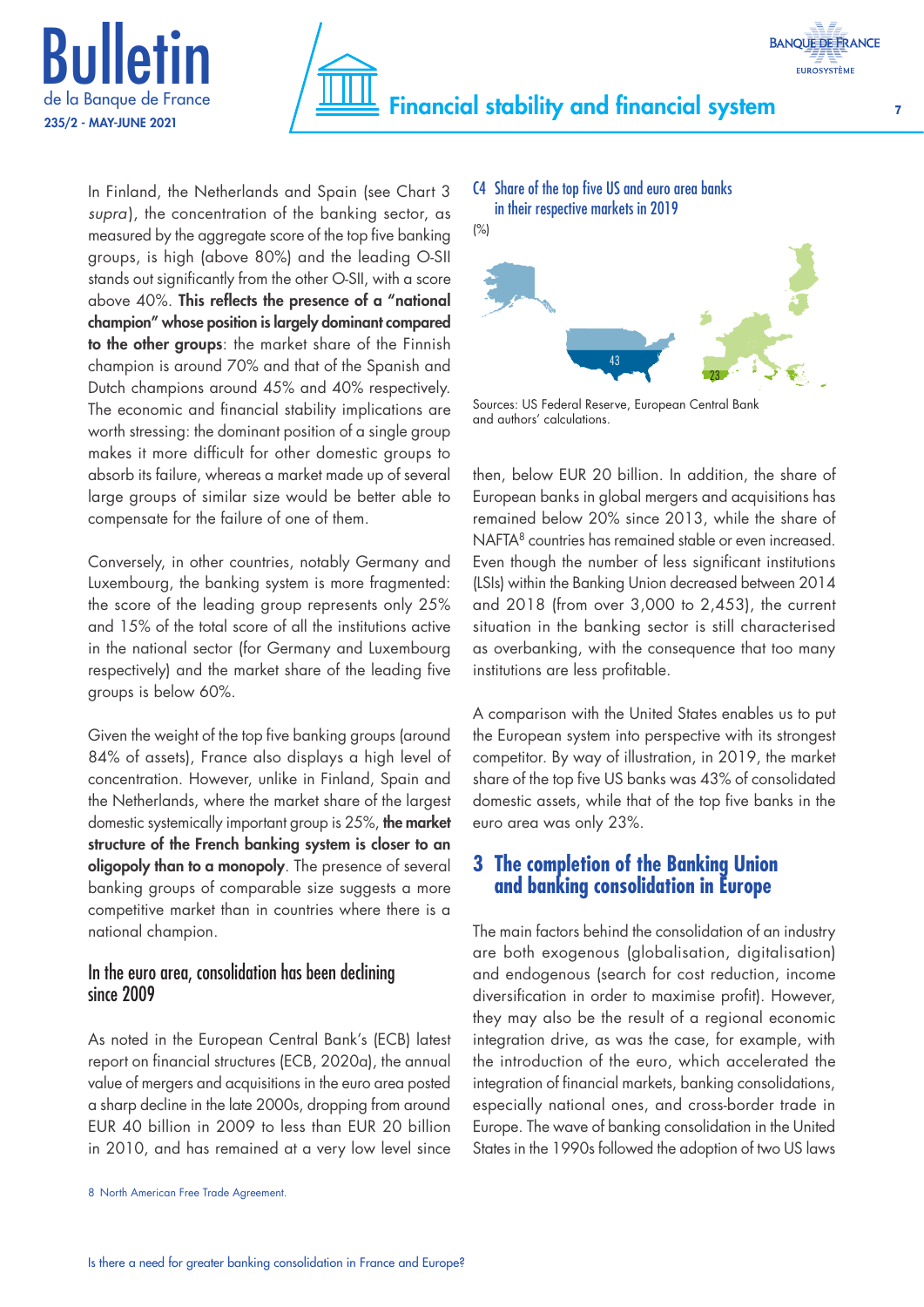



(the Riegle‑Neal Act in 1994 and the Gramm‑Leach‑Bliley Act in 1999) that removed barriers between regions and lifted restrictions on banking activities in order to create a more integrated banking market at the national level (Choulet and Quignon, 2012).

The US market thus appears to be more profitable: at the end of 2019, the return on equity of banking groups was only 6.3% in the euro area (6.6% in France), **compared to 11% in the United States**.<sup>9</sup> Several structural and cyclical factors explain this lesser profitability in Europe: weaker economic growth, a larger stock of non‑performing loans which lower banking income, and lower efficiency due to overcapacity in fragmented European banking sectors (Constâncio, 2017).

This lower profitability of the European banking sector – close to half of European banks are currently unable to cover their cost of capital (EBA, 2020) – represents a structural weakness in a context where the consequences of the health crisis are creating additional risks. Among these is the risk of a significant increase in the weight of non‑performing loans on banks' balance sheets, which is linked to the inevitable rise in unemployment and corporate bankruptcy rates. In this respect, several European banking supervisors have recently stressed the need to initiate a consolidation of the European banking sector, in particular through cross-border mergers (Nouy, 2017; Enria, 2019; Villeroy de Galhau, 2020a and 2020b). Compared to domestic consolidation, cross‑border mergers would enable the groups concerned to benefit from the effects of geographic diversification, as domestic markets may show asynchronous economic cycles. This would also encourage the emergence of sufficiently large European "champions" to compete with their US counterparts – particularly in the area of digital investments<sup>10</sup> – in order to preserve the necessary European sovereignty in banking and payment services and access to international investment markets.

At the level of the Banking Union, (EU) regulations and decisions of the single supervisor (the ECB) could further encourage such consolidation by removing possible blocking factors. This could involve allowing cross‑border groups with subsidiaries in several Banking Union countries to manage capital and liquidity at group level, for example in a liquidity subgroup (or "pool") established by the parent company. This supervisory treatment could, for example, be implemented by linking the granting of cross‑border liquidity waivers to, among other things, the existence of adequate intra‑group financial support agreements included in European groups' recovery plans (Enria and Fernandez Bollo, 2020).

More generally, it is necessary to continue harmonising the national legislative and regulatory frameworks of European Banking Union member states so that future cross‑border mergers, while conducted in accordance with the competition rules in the European Union (articles 101‑109 of the TFEU11), may be carried out under harmonised conditions, in particular with regard to the most important aspects, i.e. the hierarchy of creditors in the context of bankruptcy proceedings and debt recovery procedures. An important step towards harmonisation has nevertheless already been taken with the effective implementation of two of the three pillars of the Banking Union: (i) the Single Supervisory Mechanism (SSM), in place since November 2014, and (ii) the Single Resolution Mechanism (SRM),<sup>12</sup> made up of the Single Resolution Board (SRB), set up in January 2015, and the Single Resolution Fund (SRF), which is funded by European banks and will be fully mutualised by 2022.13 The third pillar, the European Deposit Insurance Scheme (EDIS), is still under discussion, which has been slowed down by the Covid‑19 crisis. Its implementation will make it possible, beyond regulatory harmonisation and financial integration, to complete the Banking Union, which is "a necessity to avoid another banking crisis spreading to the real economy and to public finances" (French National Assembly, 2020).

13 The Fund will gradually build up over an eight-year period (2016-2023) to reach at least 1% of the amount of covered deposits of all licensed credit institutions in all participating member states, i.e. EUR 55 billion. It will be possible to mobilise funds, as from 2022, if need be, following the adoption of the Treaty establishing the European Stability Mechanism (ESM) as amended on 30 November 2020.

<sup>9</sup> Sources: European Banking Authority (2020), Key risk indicators (Germany, Italy, France, Spain, Netherlands), S&P Global Market Intelligence and authors' calculations (Japan, United Kingdom, United States).

<sup>10</sup> Whose particularly high, even predominant, fixed costs are more easily amortised thanks to the size effect.

<sup>11</sup> TFEU – Treaty on the Functioning of the European Union.

<sup>12</sup> The objective of which is to facilitate the resolution of bank failures within the Banking Union, without having recourse to public funds.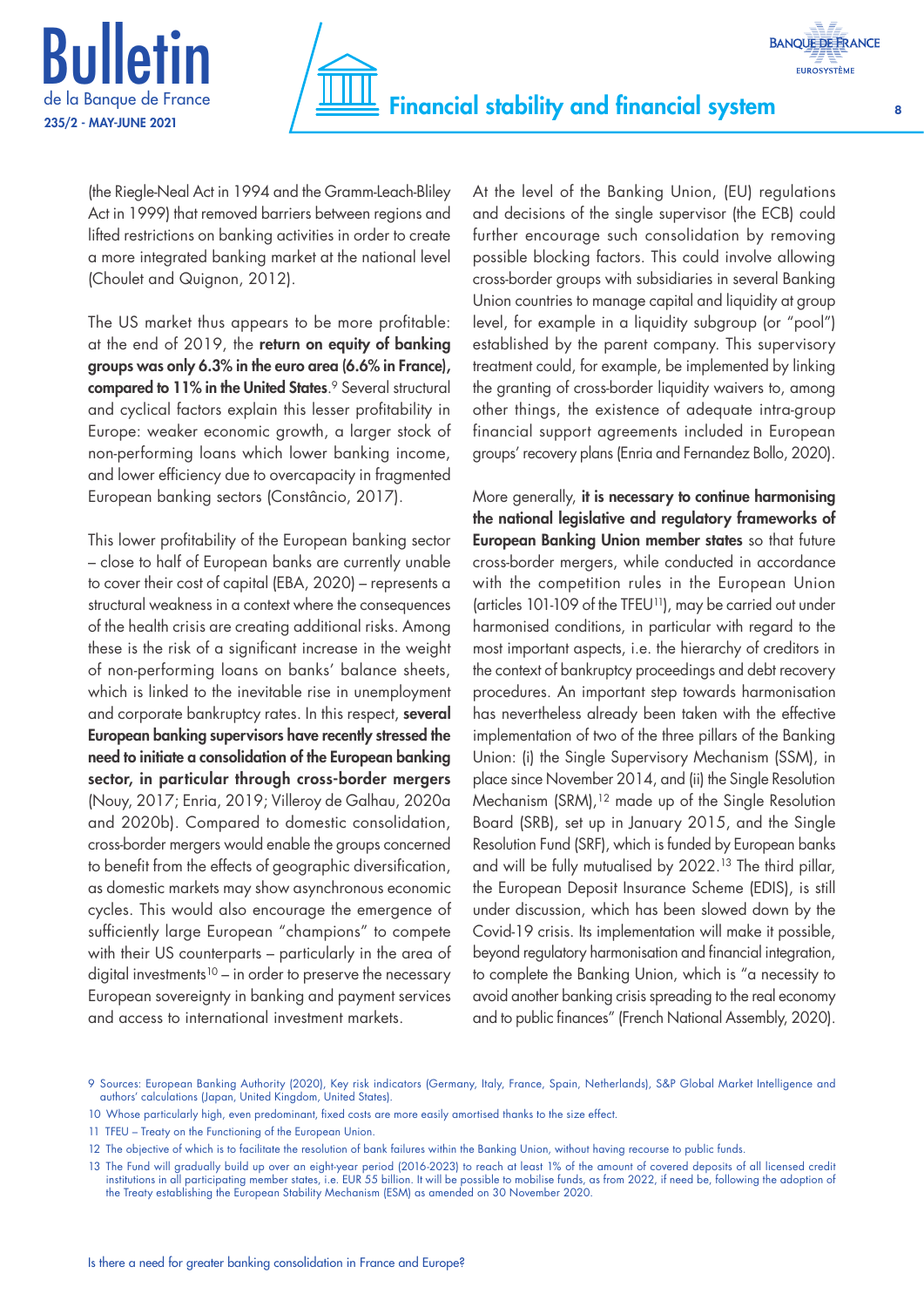



In conclusion, given the many challenges they face (lower for longer interest rates, low profitability, increased competition from large international banks and new players such as bigtech and fintech at a time of digitisation of banking activities, etc.), European banks will have to continue to adjust their business models, while dealing with overcapacity problems. This will require, among other things, greater banking consolidation through the creation of genuine pan‑European banking groups within a "genuine single banking market" (Villeroy de Galhau, 2020b). The benefits would be improving the financial soundness of the banking system, preserving the diversity of business models and resolving problems of overcapacity and low profitability (ECB, 2020b), while enjoying the other advantages of geographic diversification. While it is indeed up to market participants to take the initiative of mergers and acquisitions that will strengthen the European banking sector, the completion of the Banking Union remains a prerequisite, as it will provide the necessary regulatory framework. Finally, a fully completed Banking Union will enhance its attractiveness to non‑euro area EU countries, which could, as Bulgaria and Croatia did on 1 October 2020, join the Banking Union in the framework of close cooperation.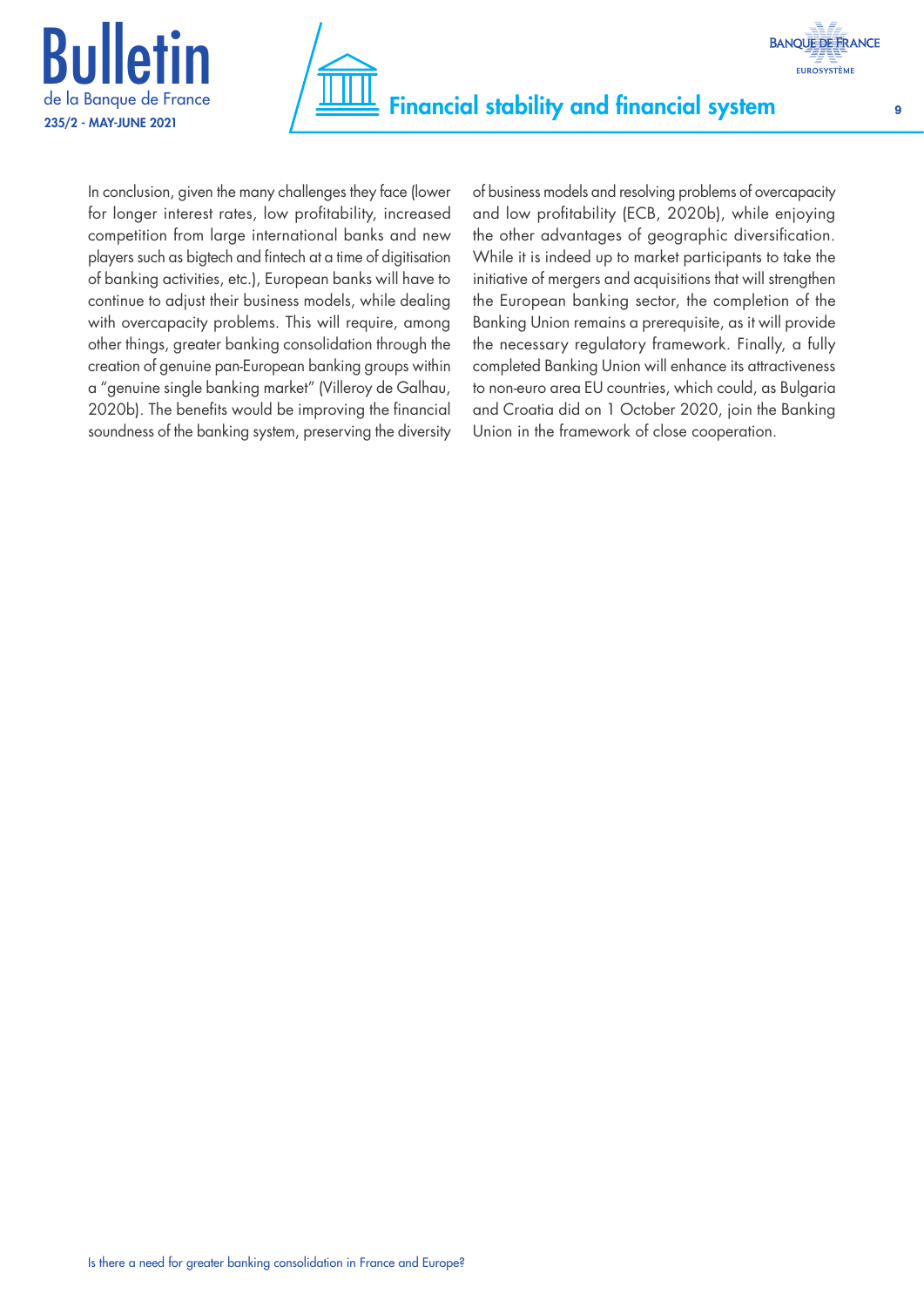





# **References**

#### Allen (F.) and Gale (D.) (2001)

"Comparative financial systems: a survey", *Center for Financial Institutions Working Papers 01-15*, Wharton School Center for Financial Institutions, University of Pennsylvania.

#### Allen (F.) and Gale (D.) (2003)

"Financial intermediaries and markets", *Econometrica*, Vol. 72, No. 4, July.

#### Allen (F.) and Gale (D.) (2004)

"Competition and financial stability", *Journal of Money, Credit and Banking*, Vol. 36, No. 3, pp. 453‑480.

#### Beck (T.), Demirgüç‑Kunt (A.) and Levine (R.) (2006)

"Bank concentration, competition and crises: first results", *Journal of Banking & Finance 30*, pp. 1581‑1603.

#### Boyd (J. H.) and De Nicolo (G.) (2005)

"The theory of bank risk taking and competition revisited", *The Journal of Finance*, Vol. 60, No. 3, June, pp. 1329‑1343.

#### Caminal (R.) and Matutes (C.) (2002)

"Market power and banking failures", *International Journal of Industrial Organization*, Vol. 20, No. 9, November, pp. 1341‑1361.

## Choulet (C.) and Quignon (L.) (2012)

"Les banques américaines après la crise financière : adaptations sous contraintes", *Revue d'économie financière*, No. 105, La nouvelle finance américaine, pp. 135‑156.

#### Constâncio (V.) (2017)

"Challenges faced by the European banking sector", speech made at the *Risk & Supervision* 2017 Conference organised by the *Associazione Bancaria Italiana*, Rome, 14 June.

#### Dermine (J.) and Schoenmaker (D.) (2010)

"In banking, is small beautiful?", *DSF Policy Paper Series*, No. 2, Duisenberg School of Finance, January.

### Enria (A.) (2019)

"Is less more? Profitability and consolidation in the European banking sector", presentation at the CIRSF Annual International Conference 2019, Lisbon, 4 July.

#### Enria (A.) and Fernandez Bollo (E.) (2020)

"Fostering the cross border integration of banking groups in the banking union", *The Supervision Blog*, 9 October.

#### European Banking Authority – EBA (2020)

"The EU banking sector: first insights into the Covid 19 Impacts", thematic note EBA/REP/2020/17.

#### European Central Bank (2020a)

*Financial integration and structure in the euro area*, March.

#### European Central Bank (2020b)

*Guide on the supervisory approach to consolidation in the banking sector*, July.

#### European Systemic Risk Board (2014)

*Is Europe overbanked?, Reports of the Advisory Scientific Committee*, No. 4, June.

#### Financial Stability Board (2011)

"Policy measures to address systemically important financial institutions", November.

#### Financial Stability Board (2020)

*Evaluation of the effects of too big to fail reforms: consultation report*, 28 June.

#### French National Assembly (2000)

*Stabilité du système bancaire européen*, information report tabled by the European Affairs Committee.

#### Gabrieli (S.) and Jimborean (R.) (2020)

"Systemic risk buffer: what would this instrument be used for?", *Banque de France Bulletin*, No. 227-2, January‑February. *[Download the document](https://publications.banque-france.fr/sites/default/files/medias/documents/819415_bdf227-2_coussin_en_vfinale.pdf)*